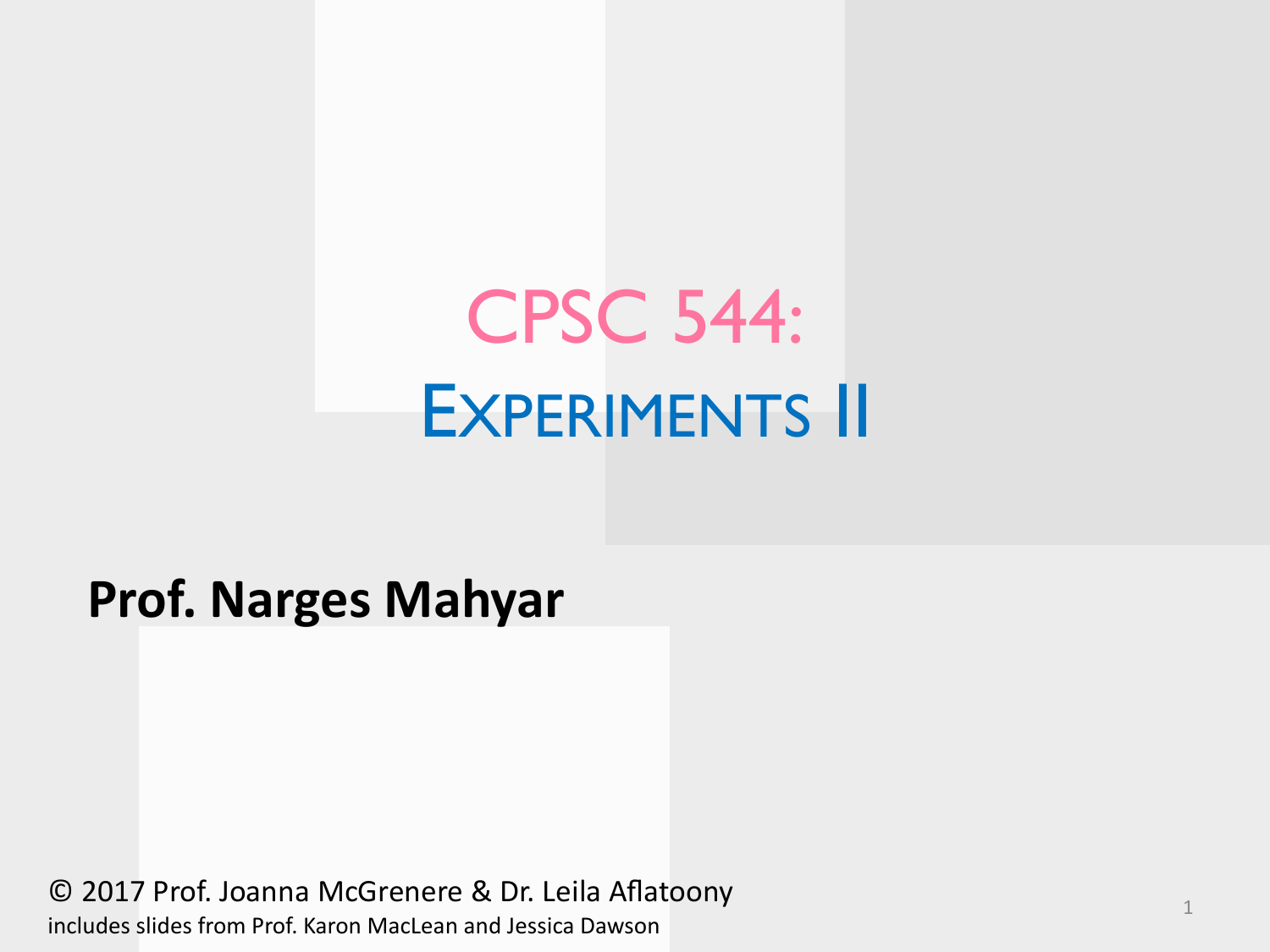# LEARNING GOALS

- why are statistics used?
- What is a T-test?
- what is an analysis of variance (ANOVA)?
- what is the important terminology in ANOVA?
- what are the different types of ANOVA?
- when would one choose to use an ANOVA?
- what other statistics are relevant to HCI?

Acknowledgement: Some of the material in this lecture is based on material prepared for similar courses by Saul Greenberg (University of Calgary)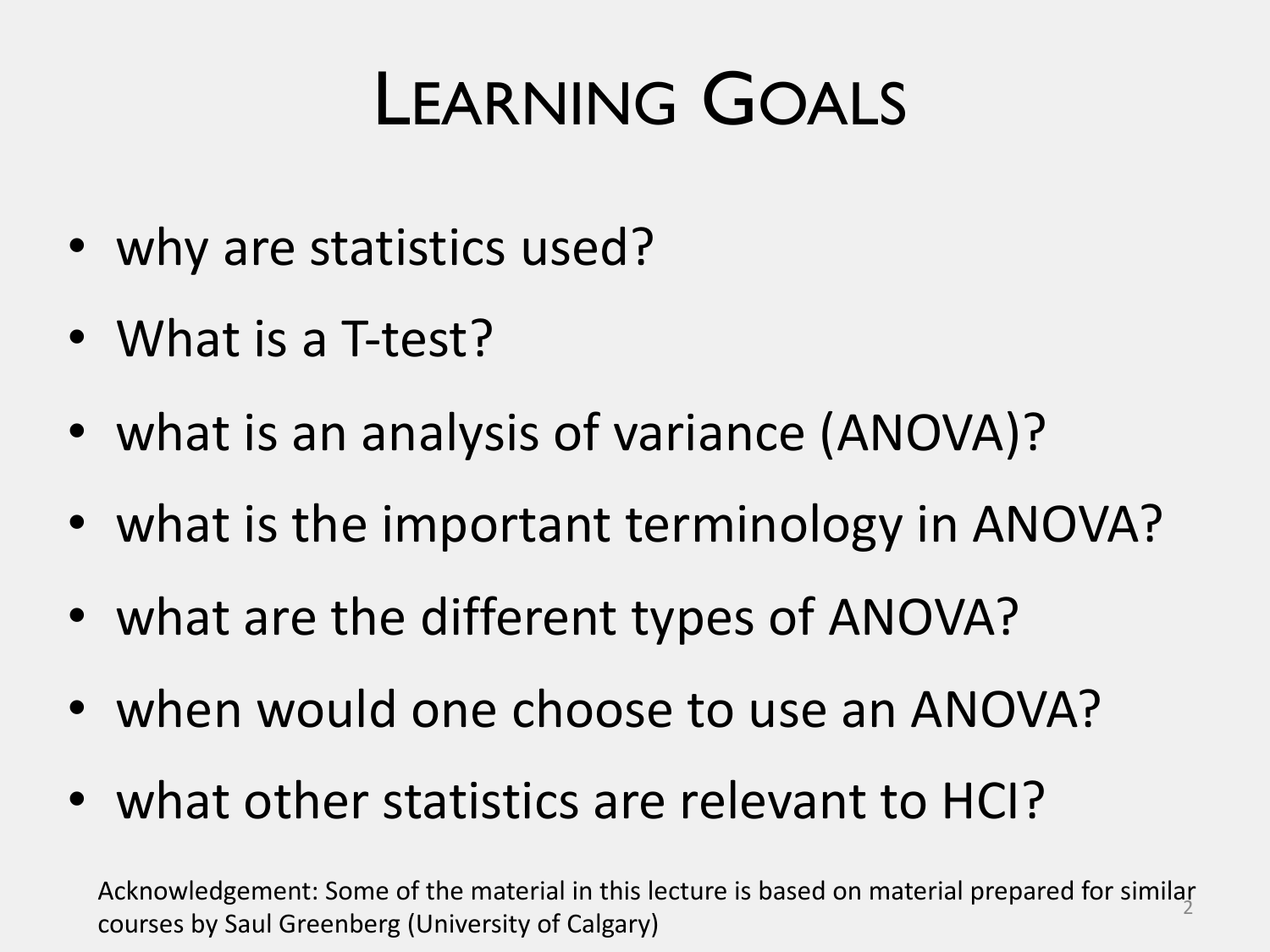## STATISTICAL ANALYSIS

- what is a statistic?
	- a number that describes a sample
	- $-$  sample is a subset (hopefully representative) of the population we are interested in understanding
- statistics are calculations that tell us
	- $-$  mathematical attributes about our data sets (sample)
		- mean, amount of variance, ...
	- how data sets relate to each other
		- whether we are "sampling" from the same or different populations
	- the probability that our claims are correct
		- "statistical significance"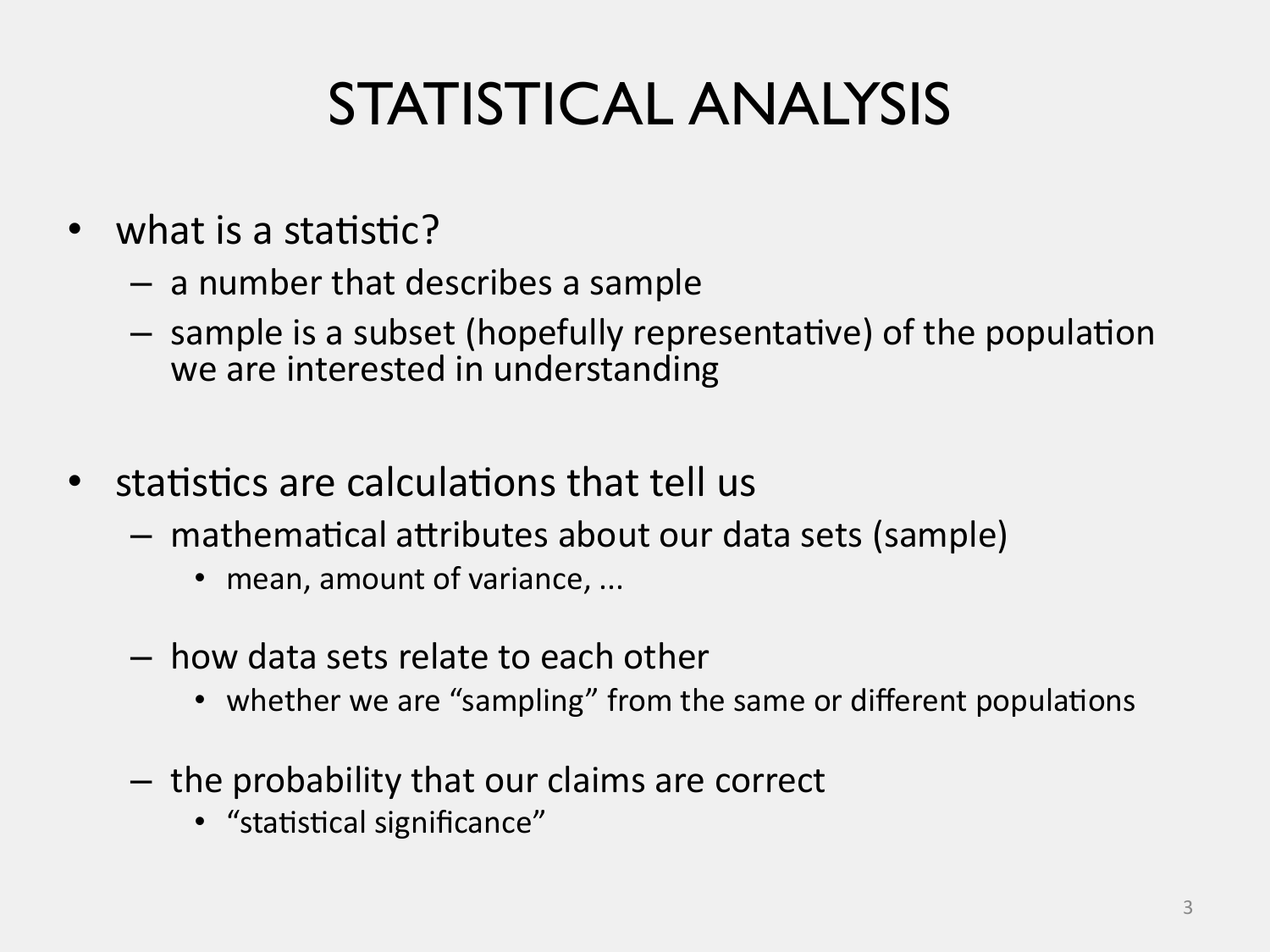## T-TEST

allows one to say something about differences between two means at a certain confidence level

null hypothesis of the t-test:

– no difference exists between the means

possible results:

- I am 95% sure that null hypothesis is rejected
	- there is probably a true difference between the means
- I cannot reject the null hypothesis
	- the means are likely the same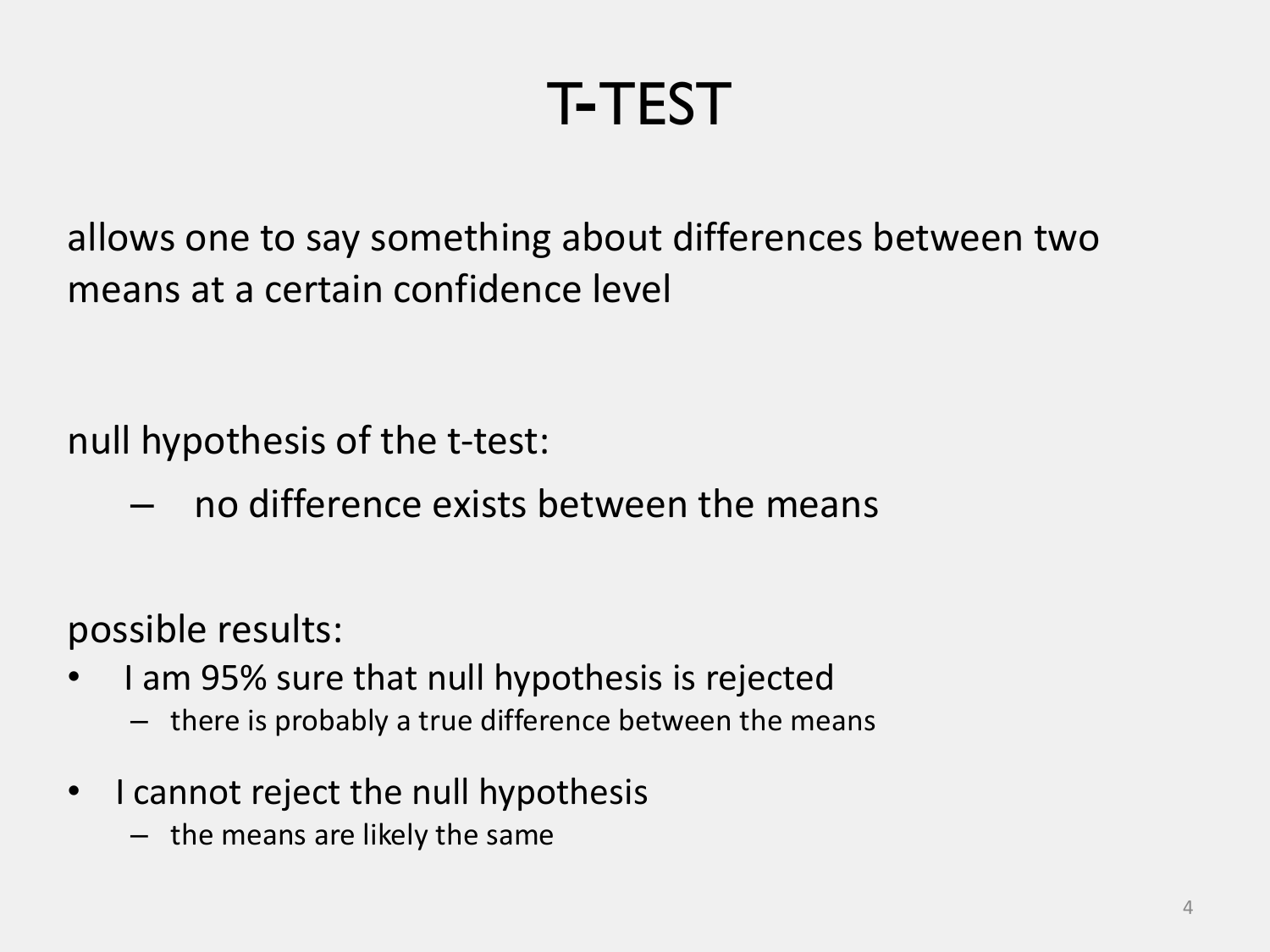## DIFFERENT TYPES OF T-TESTS

### **comparing two sets of independent observations**

usually different subjects in each group (number may differ as well)

- Condition 1 Condition 2
- S1–S20 S21–S43

### **paired observations**

usually single group studied under separate experimental conditions

data points of one subject are treated as a pair

- Condition 1 Condition 2
- S1–S20 S1–S20

Between-subject? 5 Which one is within-subject?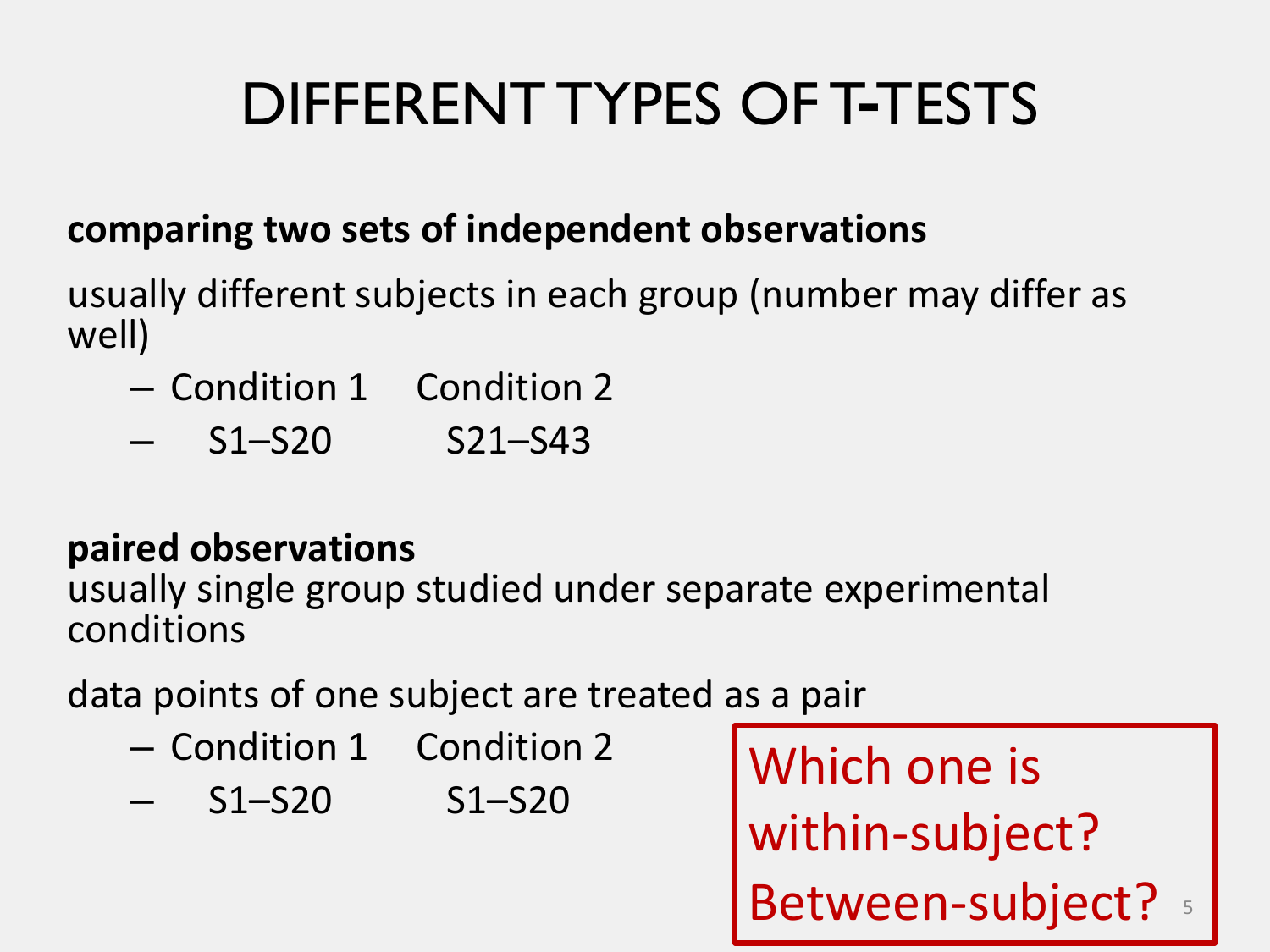## DIFFERENT TYPES OF T-TESTS

### **comparing two sets of independent observations (between subjects)**

usually different subjects in each group (number may differ as well)

- Condition 1 Condition 2
- S1–S20 S21–S43

### **paired observations (within subjects)**

usually single group studied under separate experimental conditions

data points of one subject are treated as a pair

- Condition 1 Condition 2
- S1–S20 S1–S20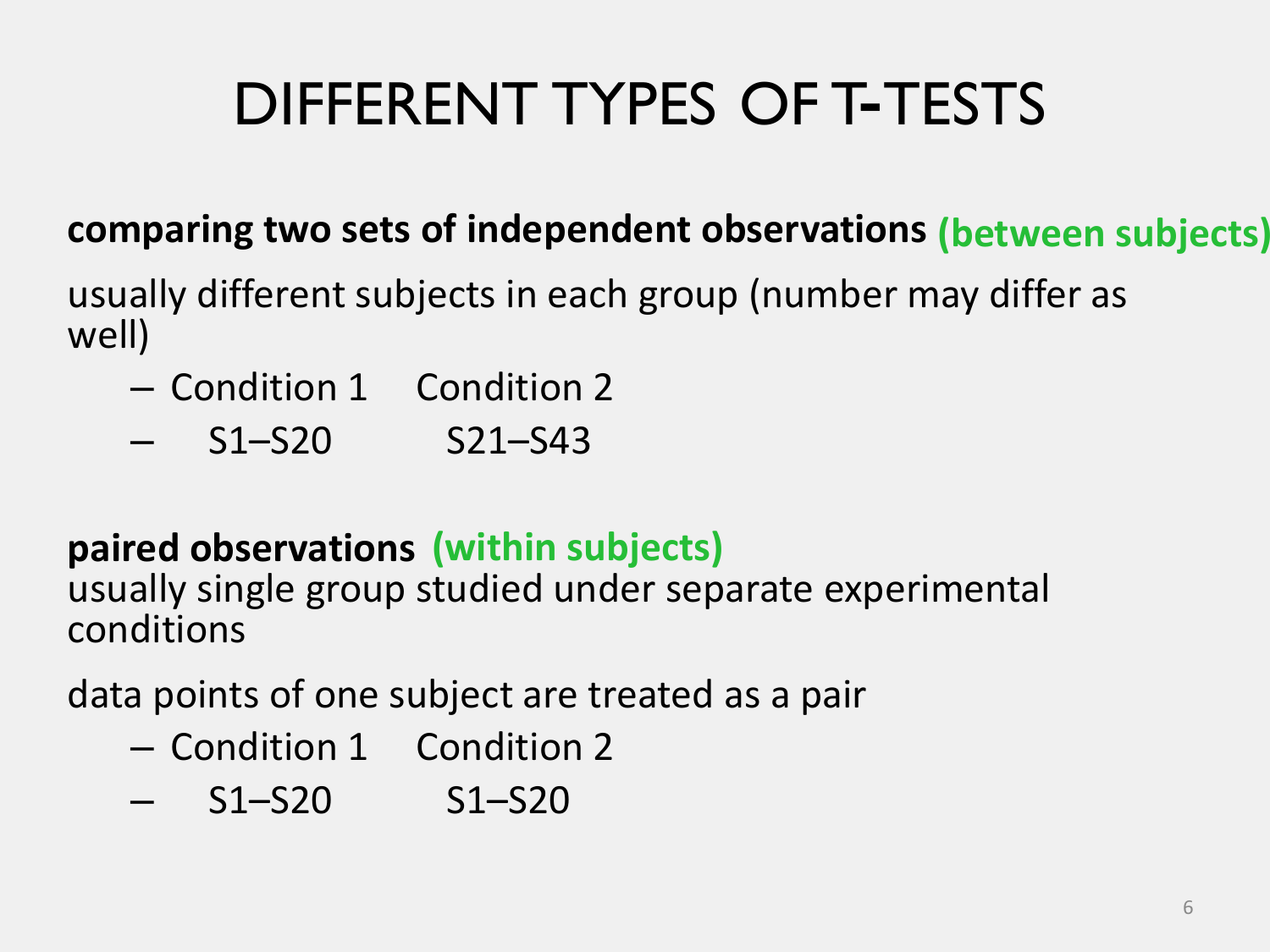## DIFFERENT TYPES OF T-TESTS

### **non-directional vs directional alternatives**

non-directional (two-tailed)

 $-$  no expectation that the direction of difference matters

directional (one-tailed)

 $-$  only interested if the mean of a given condition is greater than the other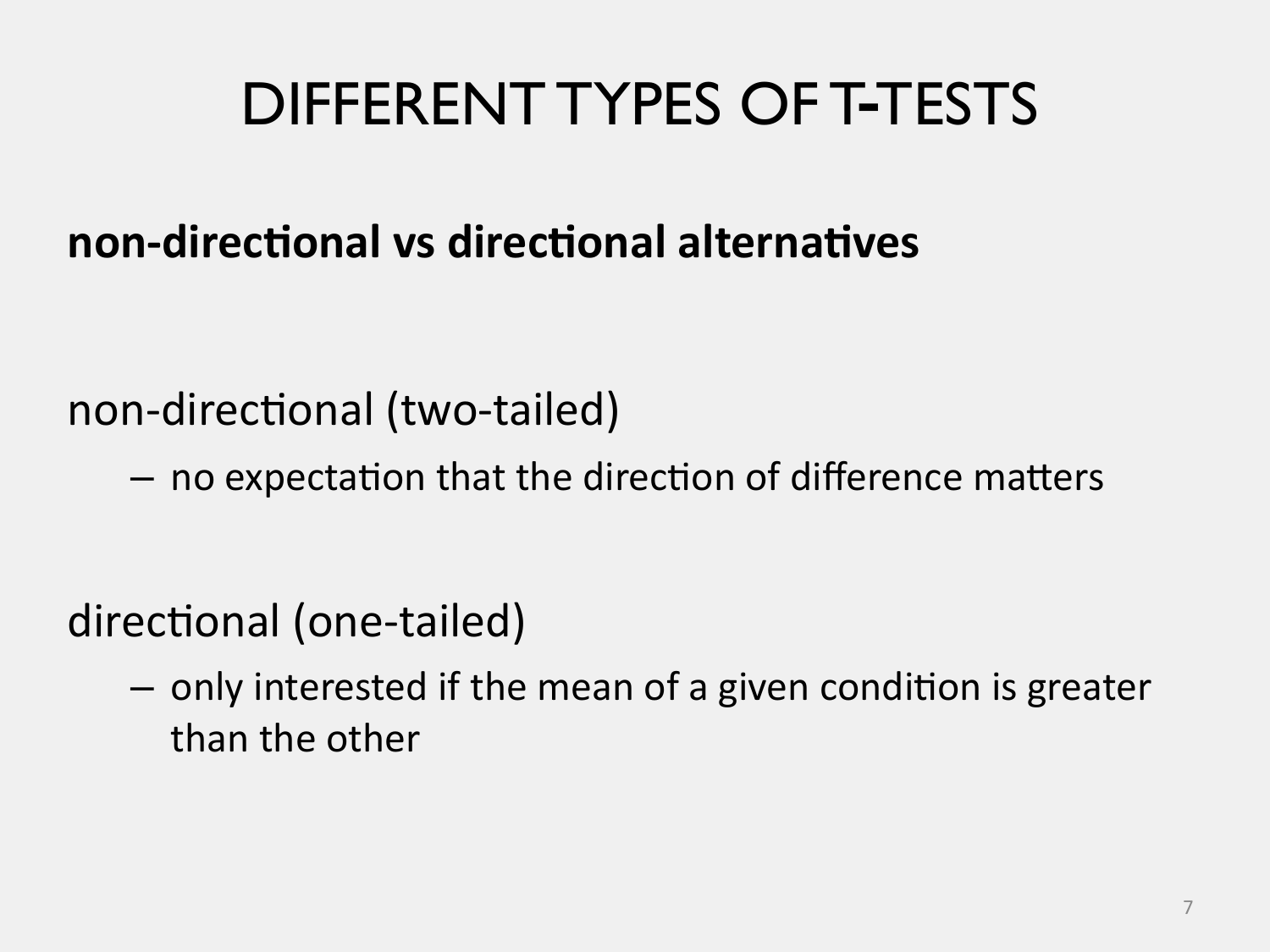### TWO-TAILED UNPAIRED T-TEST

n: number of data points in the one sample ( $N = n_1 + n_2$ )

 $\Sigma$ X: sum of all data points in one sample

X: mean of data points in sample

 $\Sigma(X^2)$ : sum of squares of data points in sample

 $s<sup>2</sup>$ : combined sample variance

t: t ratio

df = degrees of freedom = 
$$
n_1 + n_2 - 2
$$

How to maximize t?

Formulas



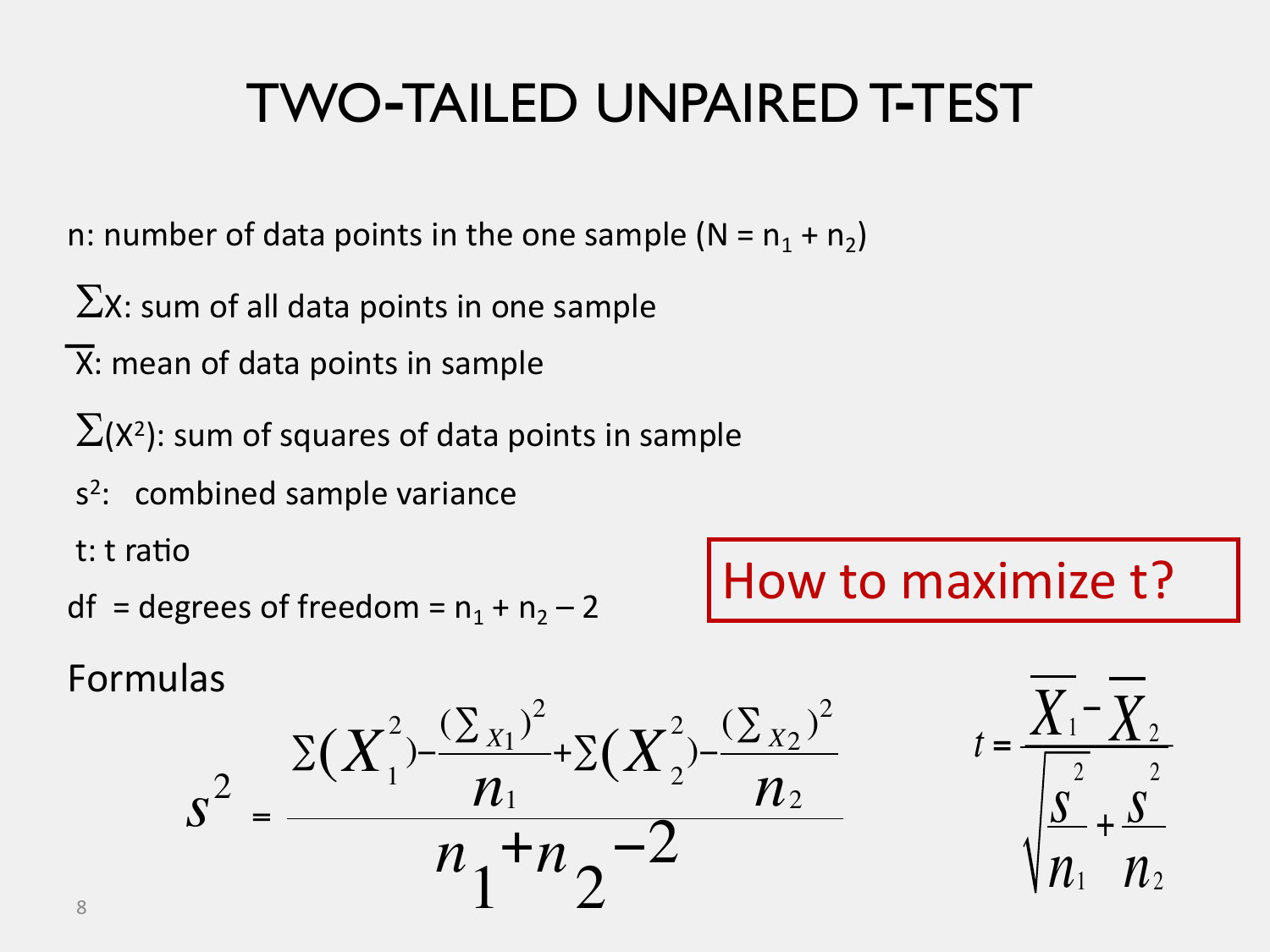## LEVEL OF SIGNIFICANCE FOR TWO-

### TAILED TEST

| $\overline{df}$ | .05    | $\bm{.01}$ |                                | $\overline{df}$ | .05                               | $.01\,$ |
|-----------------|--------|------------|--------------------------------|-----------------|-----------------------------------|---------|
| $\mathbf{1}$    | 12.706 | 63.657     |                                | 16              | 2.120                             | 2.921   |
| $\overline{2}$  | 4.303  | 9.925      |                                | 18              | 2.101                             | 2.878   |
| 3               | 3.182  | 5.841      |                                | 20              | 2.086                             | 2.845   |
| $\overline{4}$  | 2.776  | 4.604      |                                | 22              | 2.074                             | 2.819   |
| 5               | 2.571  | 4.032      |                                | 24              | 2.064                             | 2.797   |
|                 |        |            |                                |                 |                                   |         |
| 6               | 2.447  | 3.707      |                                |                 |                                   |         |
| 7               | 2.365  | 3.499      |                                |                 |                                   |         |
| 8               | 2.306  | 3.355      |                                |                 |                                   |         |
| 9               | 2.262  | 3.250      |                                |                 | Critical value (threshold) that t |         |
| 10              | 2.228  | 3.169      |                                |                 | statistic must reach to achieve   |         |
|                 |        |            | significance.                  |                 |                                   |         |
| 11              | 2.201  | 3.106      |                                |                 |                                   |         |
| 12              | 2.179  | 3.055      |                                |                 |                                   |         |
| 13              | 2.160  | 3.012      | How does critical value change |                 |                                   |         |
| 14              | 2.145  | 2.977      |                                |                 | based on df and confidence        |         |
| 15              | 2.131  | 2.947      | level?                         |                 |                                   |         |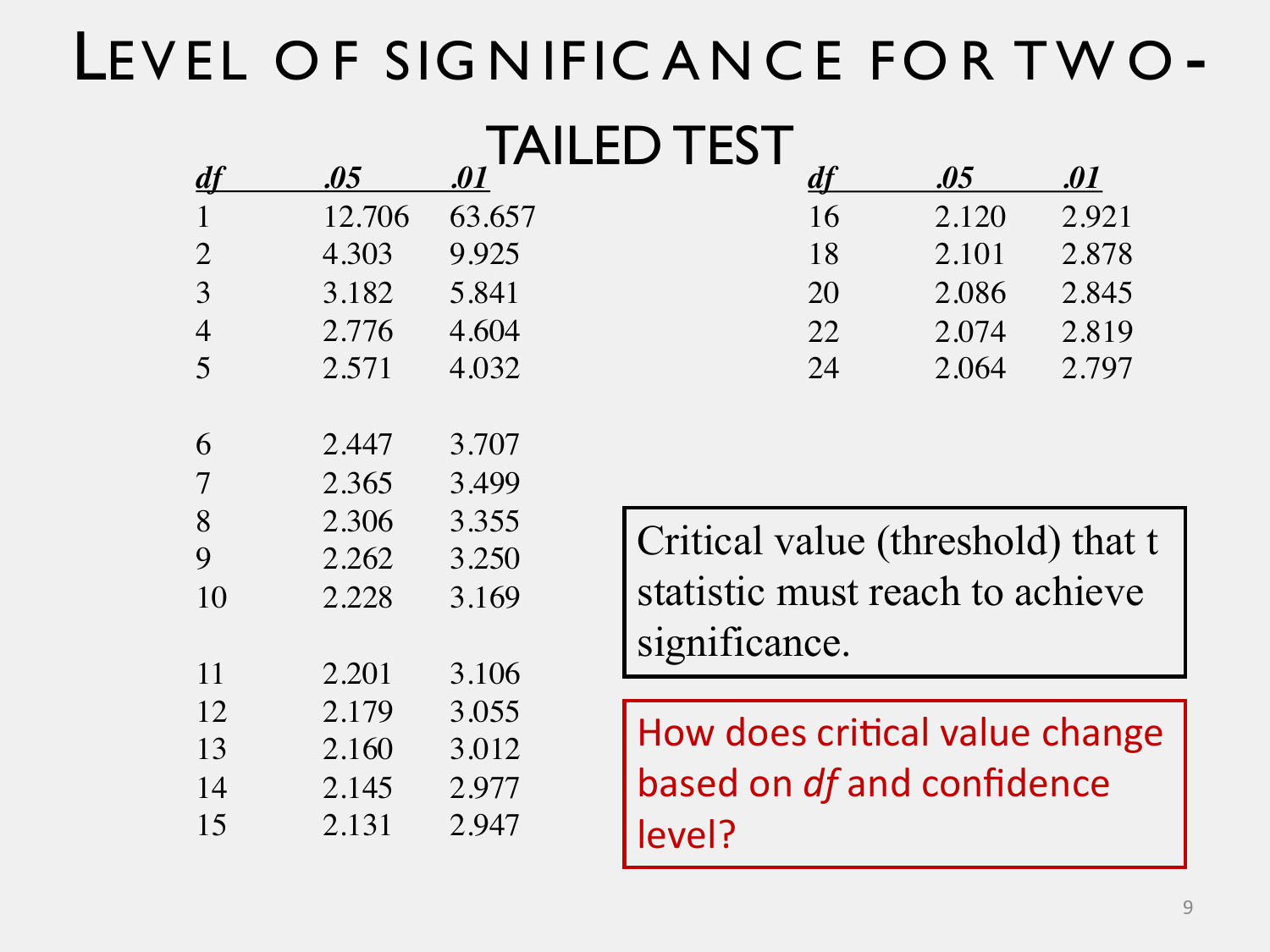## BACK TO EXAMPLE:

scenario 2: assume we ran a between-subjects experiment, where we counted the # of errors under each condition

condition 1 (pop-up) : 0, 1, 1, 1, 2, 2, 2, 3

condition 2(pull down) : 1, 1, 2, 2, 3, 3, 4, 4

Is there *a significant* difference between the means?

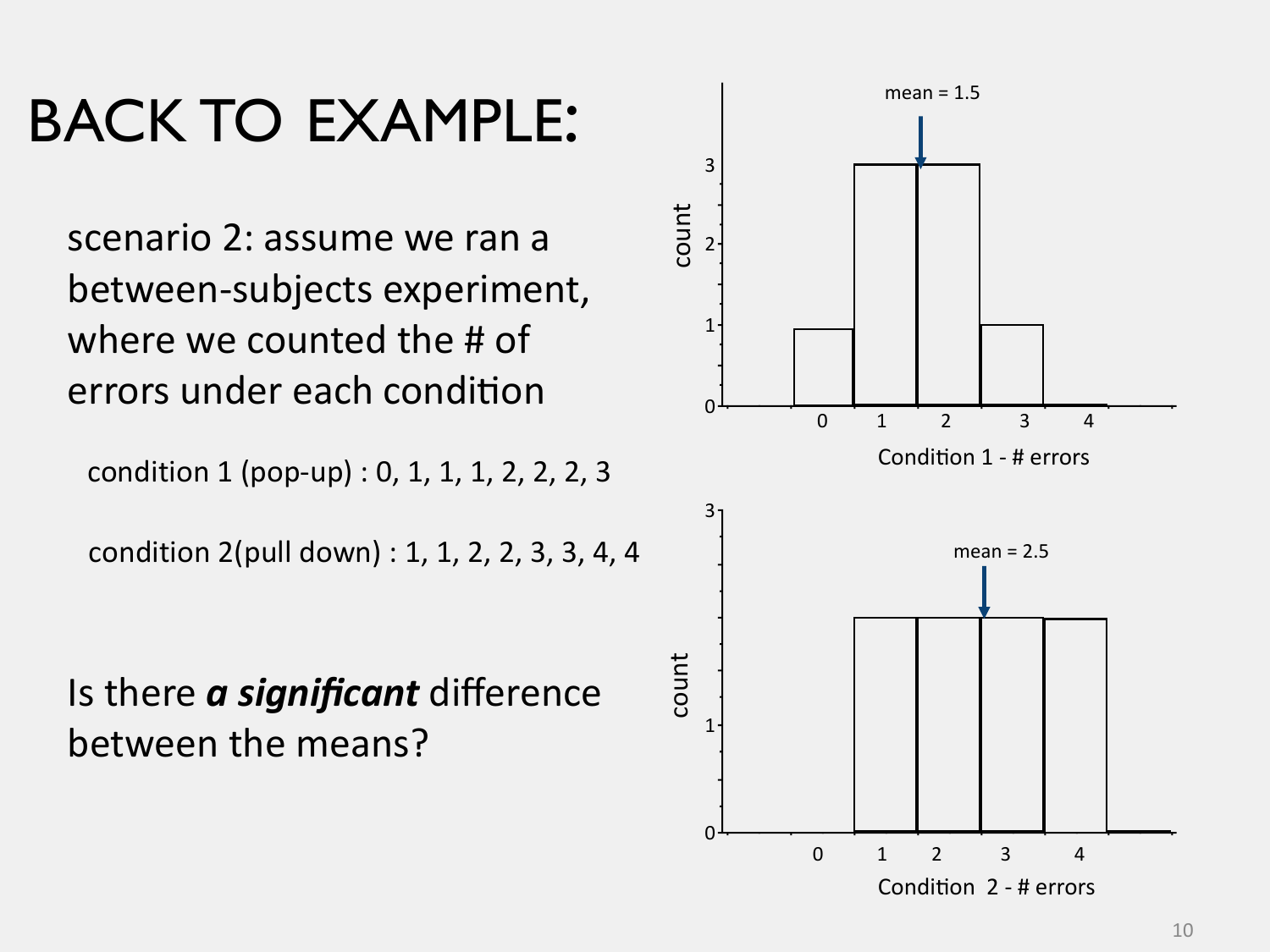## TWO-TAILED UNPAIRED T-TEST

Condition one (pop up): 0, 1, 1, 1, 2, 2, 2, 3 Condition two (pull down): 1, 1, 2, 2, 3, 3, 4, 4

What the results would look like in R.

data: my\_data\$Condition.1 and my\_data\$Condition.2

 $t = -1.8708$ , df = 13.176, p-value = 0.08374

alternative hypothesis: true difference in means is not equal to 0

95 percent confidence interval: -2.1531955 0.1531955

sample estimates: mean of x mean of y 1.5 2.5

### is the difference **significant**?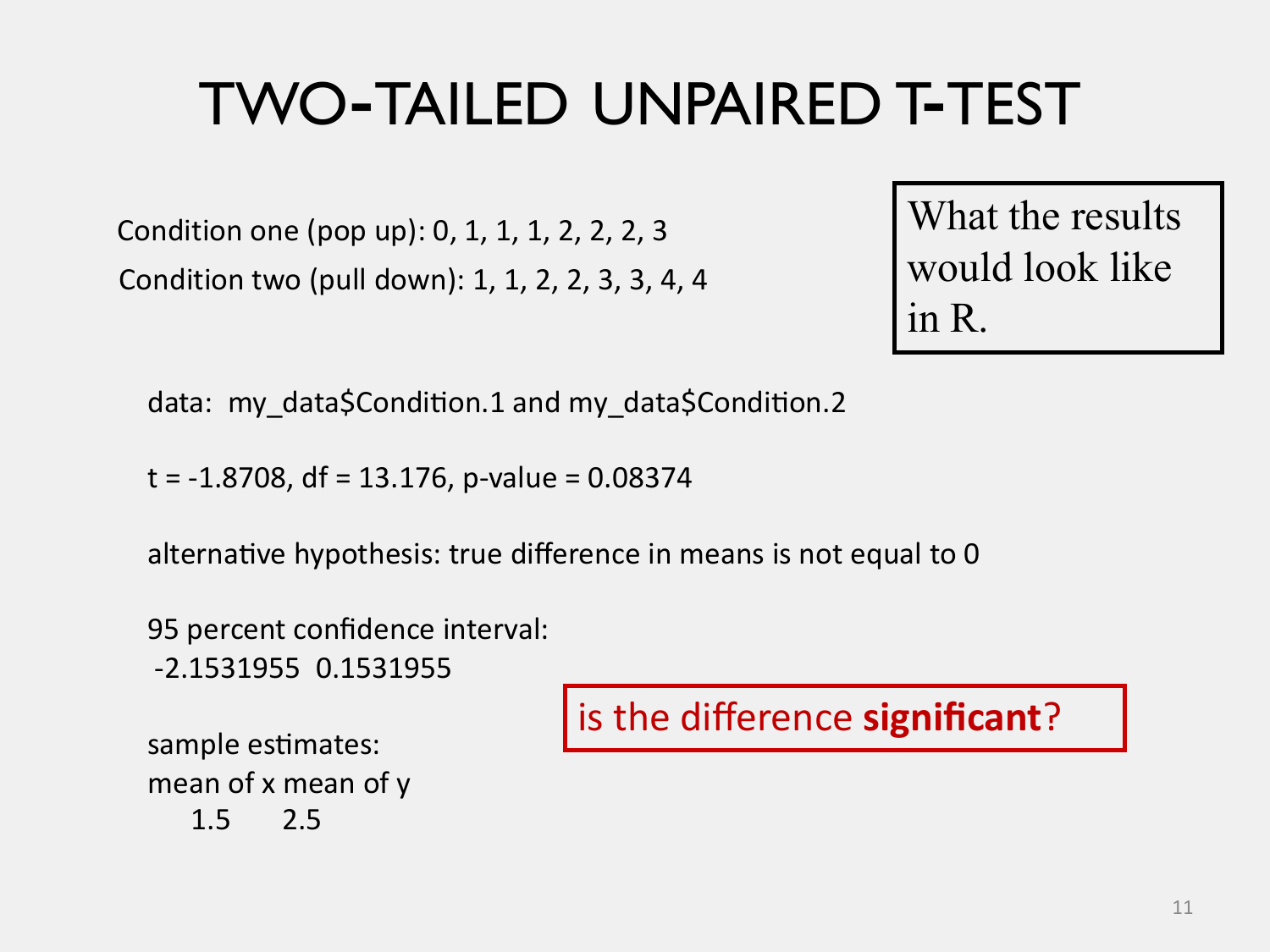## TWO-TAILED UNPAIRED T-TEST

Condition one (pop up): 0, 1, 1, 1, 2, 2, 2, 3 Condition two (pull down): 1, 1, 2, 2, 3, 3, 4, 4



alternative hypothesis: true difference in means is not equal to 0

95 percent confidence interval: -2.1531955 0.1531955

sample estimates: mean of x mean of y 1.5 2.5

How does the outcome change for a confidence level of 0.10?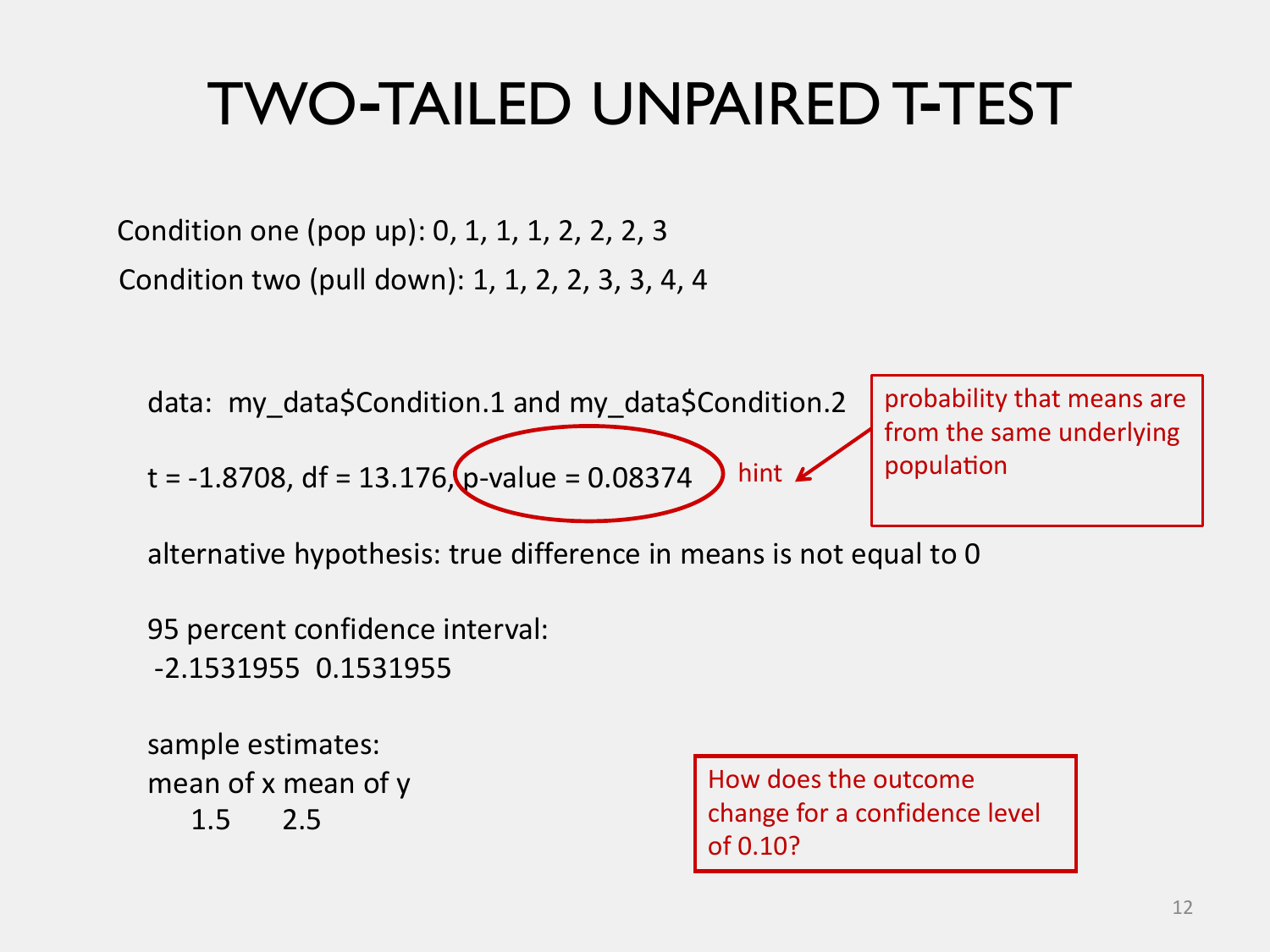# RECALL MENU HYPOTHESES

This time lets just hypothesize about error rate:

- HO: **there is no difference in error rate** when selecting a single item from a pop-up or a pull down menu *- cannot reject at 0.5 level*
- H1: selecting from a pop-up menu will be less error prone than selecting from a pull down menu



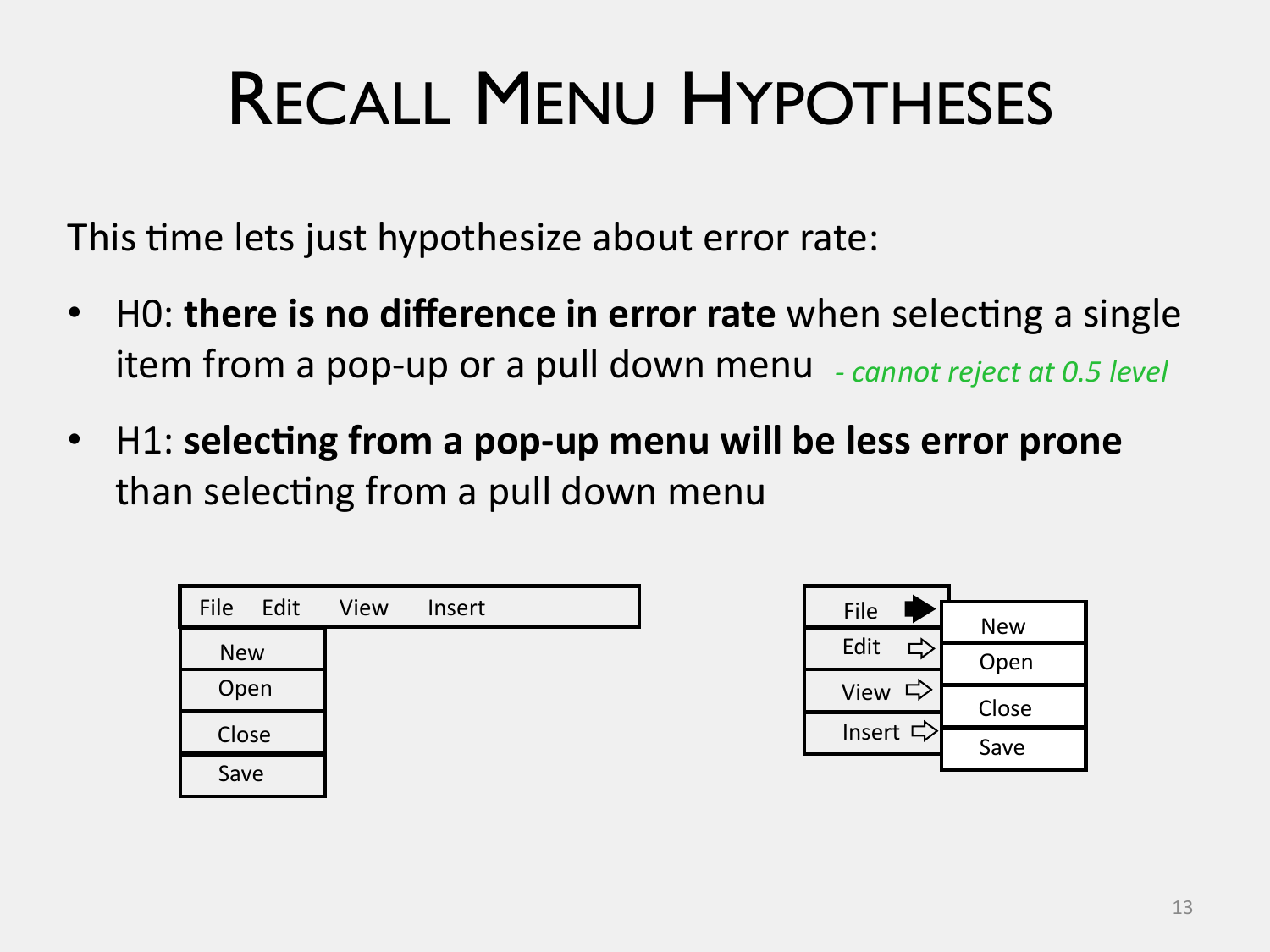## SUMMARY OF THE T-TEST

- the point: establish a confidence level in the difference we've found between 2 sample means.
- the process (what your stats software does under the hood):
	- compute df
	- choose desired significance, p (aka  $\alpha$ )
	- $-$  calculate value of the t statistic
	- $-$  compare it to the critical value of t given p, df: t(p,df)
	- $-$  if t  $>$  t(p,df), can reject null hypothesis at p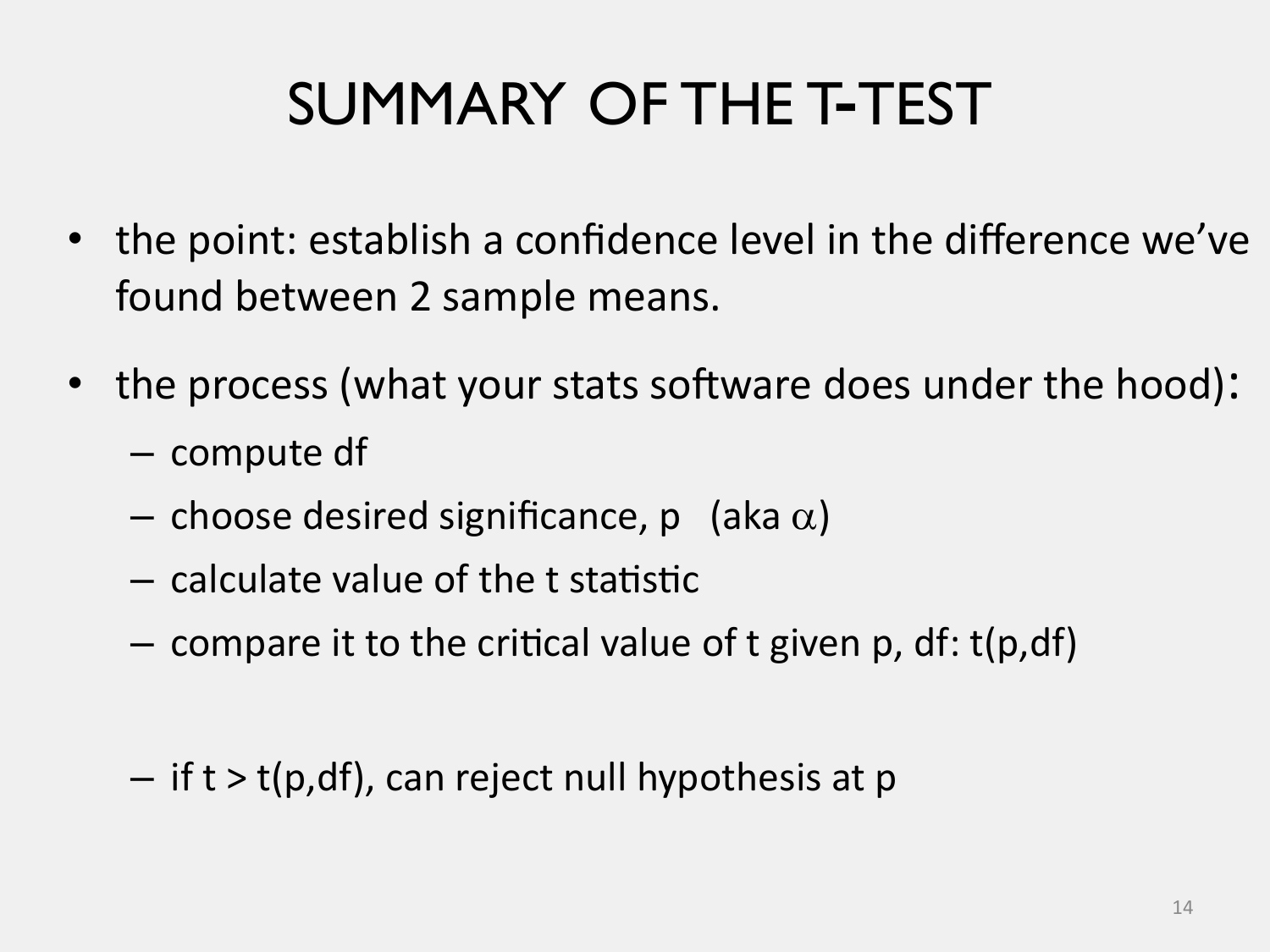## ANALYSIS OF VARIANCE (ANOVA)

- a workhorse
	- allows moderately complex experimental designs (relative to t-test)

- terminology
	- factor
		- independent variable
		- e.g., Keyboard, Expertise, Age



- factor level
	- specific value of independent variable
	- e.g., Qwerty, novice, 10-12 year olds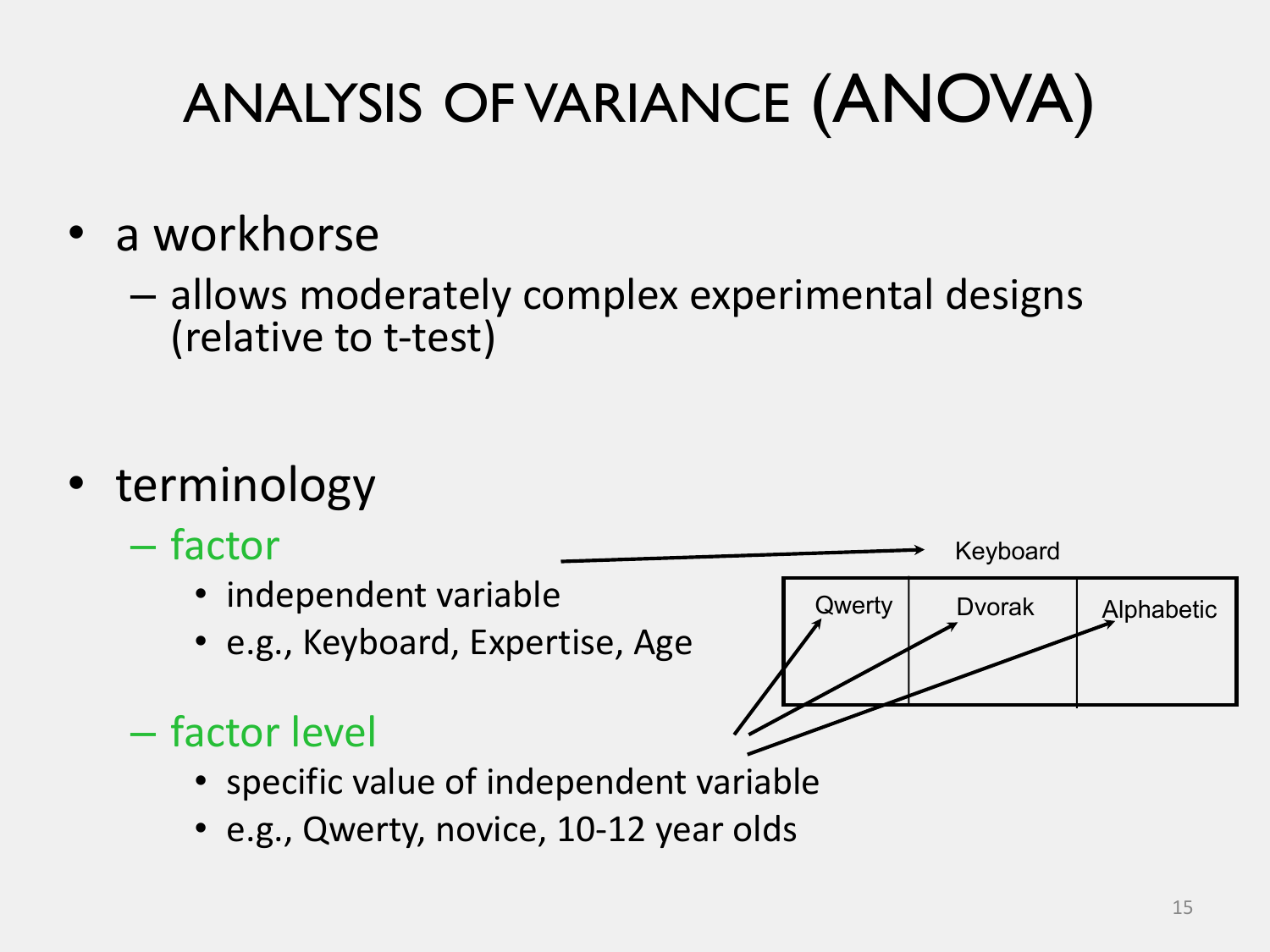## ANOVA TERMINO LO GY

### between subjects

- –a subject is assigned to only one factor level of treatment
- –problem: greater variability, requires more subjects

| Qwerty  | <b>D</b> vorak | Alphabetic |
|---------|----------------|------------|
| $S1-20$ | S21-40         | S41-60     |
|         |                |            |

Keyboard

#### within subjects

- –subjects assigned to all factor levels of a treatment
- –requires fewer subjects
- –less variability as subject measures are paired
- –problem: order effects (e.g., learning)
- –partially solved by counter-balanced ordering

| Qwerty  | <b>D</b> vorak | Alphabetic |
|---------|----------------|------------|
| $S1-20$ | $S1-20$        | $S1 - 20$  |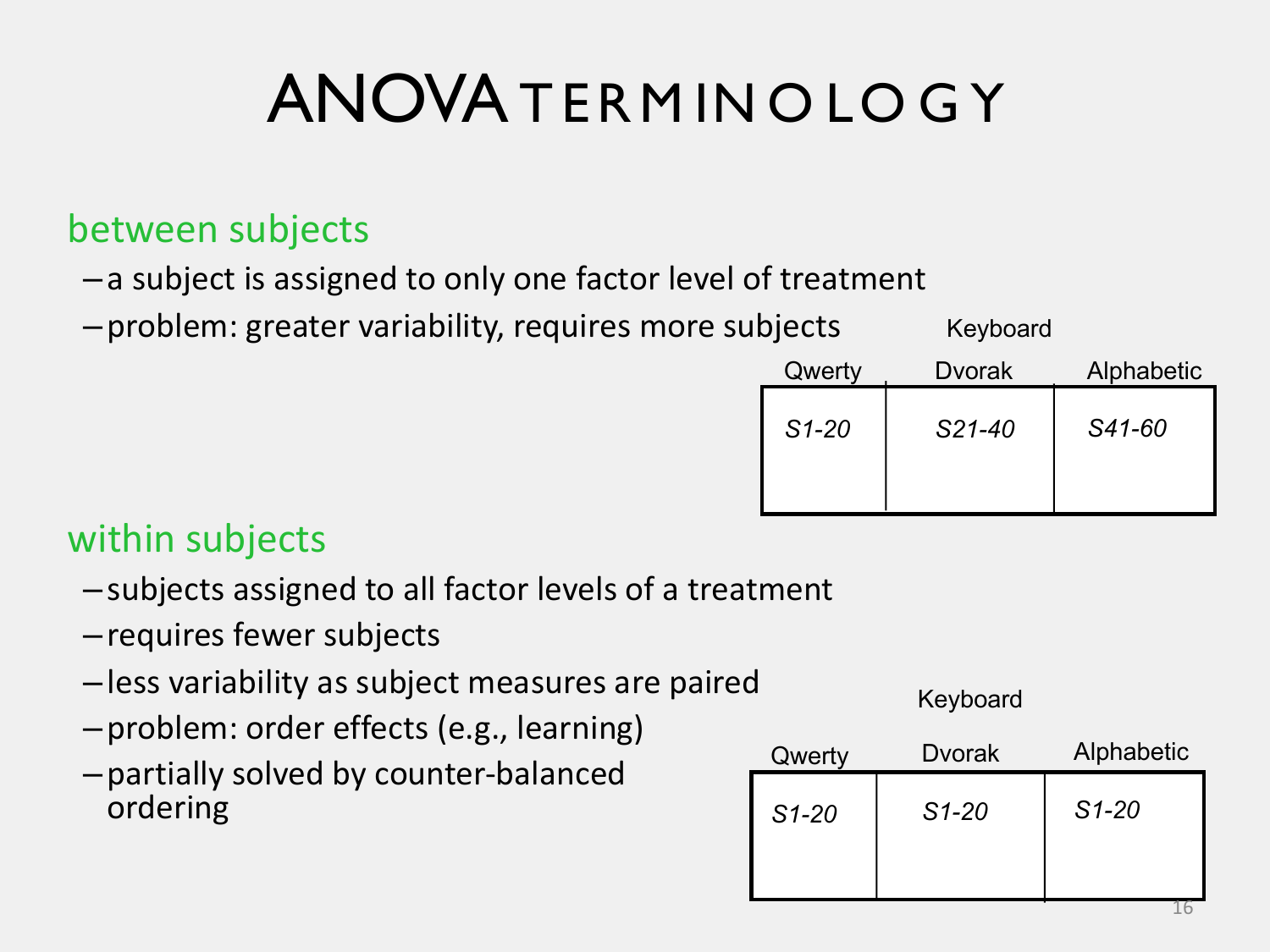## F STATISTIC

#### within group variability (WG)

- individual differences
- error (random  $+$  systematic)

between group variability (BG)

- treatment effects
- individual differences
- error (random + systematic)

these two variability's combine to give total variability

• we are mostly interested in \_\_\_\_\_\_\_\_\_\_\_\_\_\_\_\_\_\_\_ variability because we are trying to understand the effect of the treatment



Keyboard

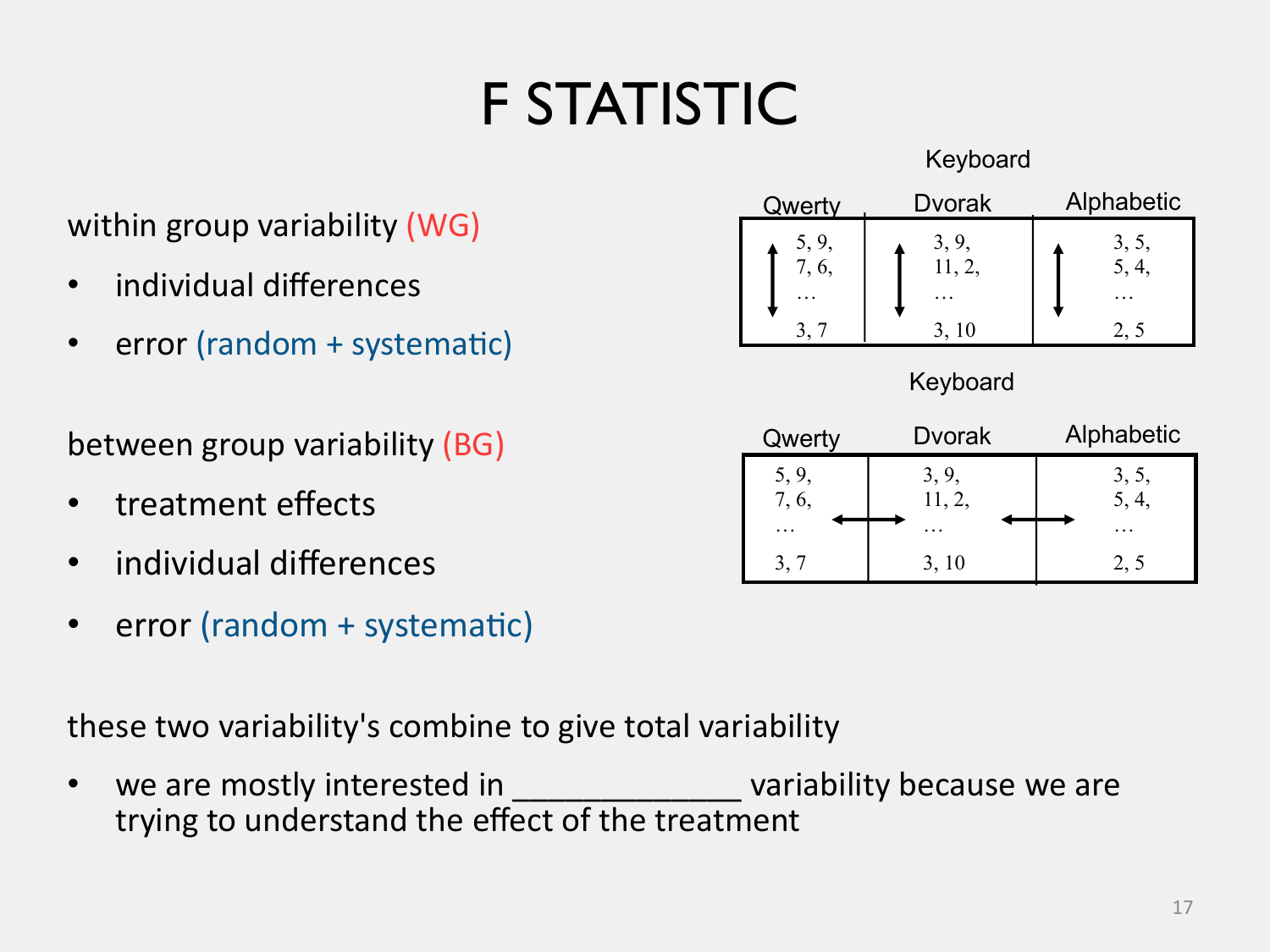## F STATISTIC

ANOVA is what we call an omnibus test

- $-$  tells us if ( $\bar{x}_1 = \bar{x}_2 = \bar{x}_3$ ) IS NOT true
- $-$  doesn't tell us HOW the means differ (i.e.  $\bar{x}_1 > \bar{x}_2$ )

Intuition...

$$
f = \frac{BG}{WG} = \frac{treatment + id + error}{id + error} = ?
$$

- = 1, if there are no treatment effects
- > 1, if there are treatment effects

within-subjects design: the id component in numerator and denominator factored out, therefore a more powerful design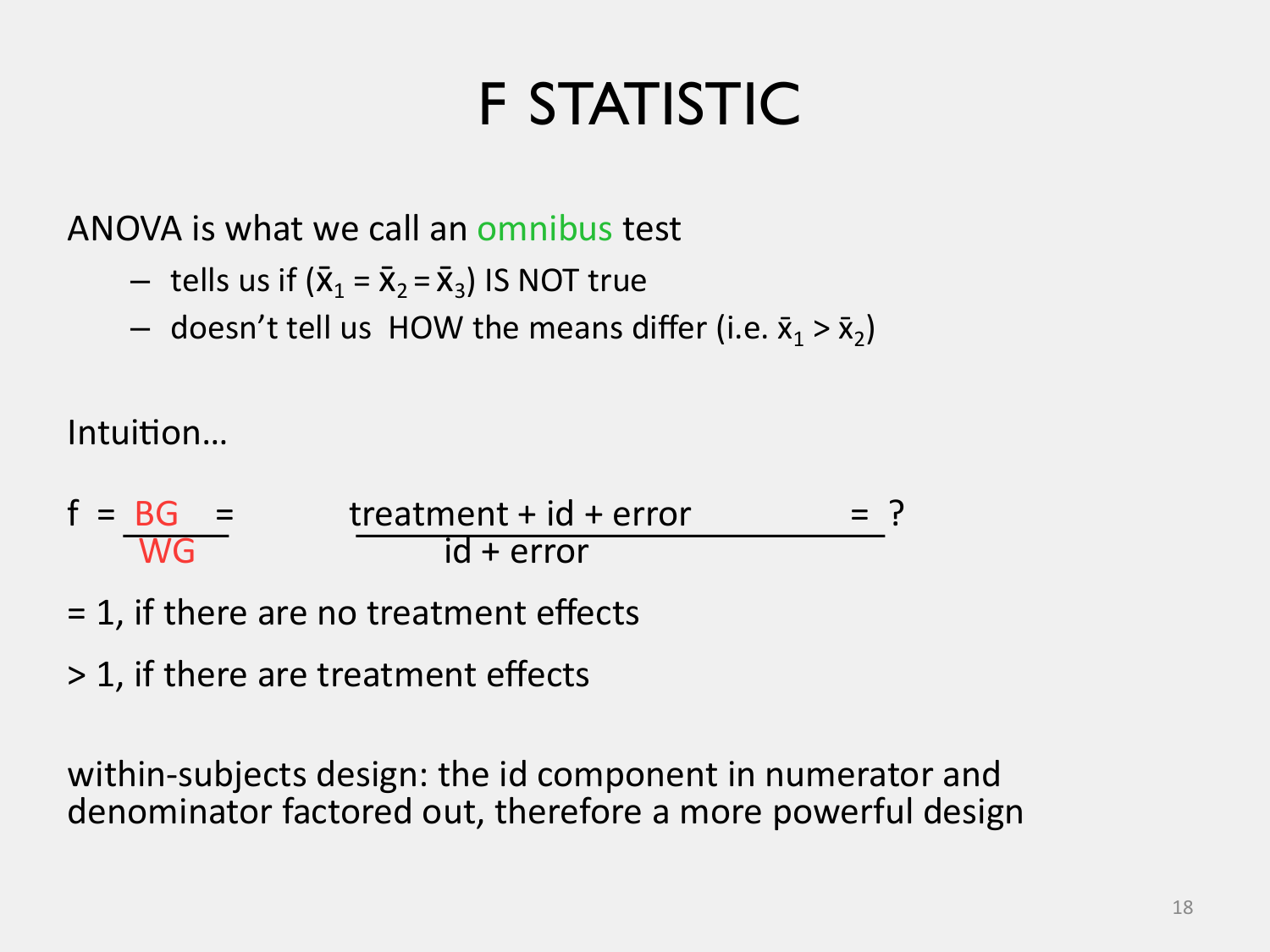## F STATISTIC

- similar to the t-test, we look up the f value in a table, for a given  $\alpha$  and degrees of freedom to determine significance
- thus, f statistic is sensitive to sample size
	- Big N Big Power Easier to find significance
	- $-$  Small N  $\longrightarrow$  Small Power  $\longrightarrow$  Difficult to find significance
- what we (should) want to know is the effect size
	- does the treatment make a big difference (i.e., large effect)?
	- or does it only make a small difference (i.e., small effect)?
	- depending on what we are doing, small effects may be important findings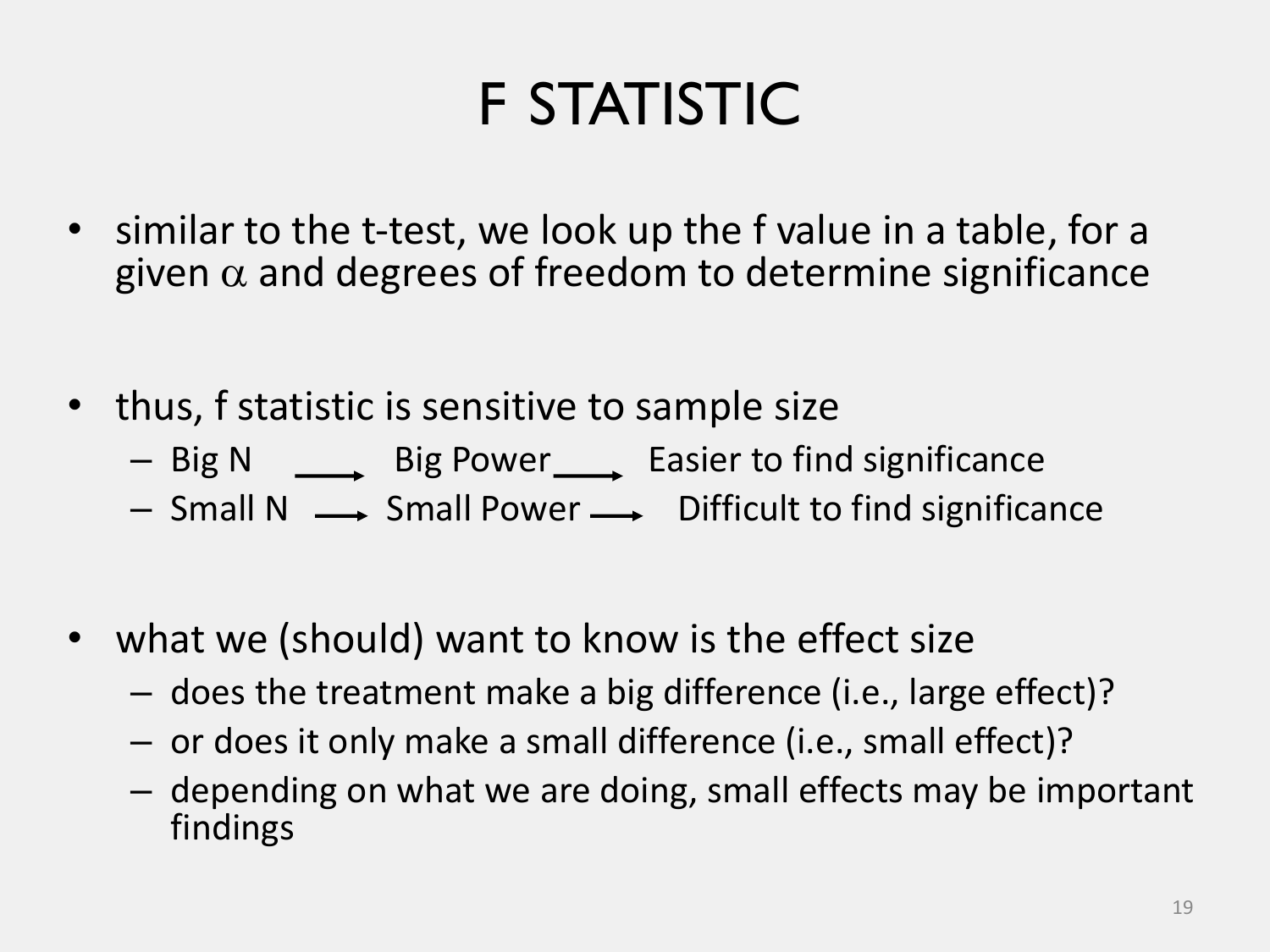## STATISTICAL SIGNIFICANCE VS. PRACTICAL SIGNIFICANCE

- when N is large, even a trivial difference (small effect) may be large enough to produce a statistically significant result
	- e.g., menu choice: mean selection time of menu A is 3 seconds; menu B is 3.05 seconds
- statistical significance does not imply that the difference is important!
	- a matter of interpretation, i.e., subjective opinion
	- should always report means to help others make their opinion
- there are measures for effect size
	- regrettably they are not widely used in HCI research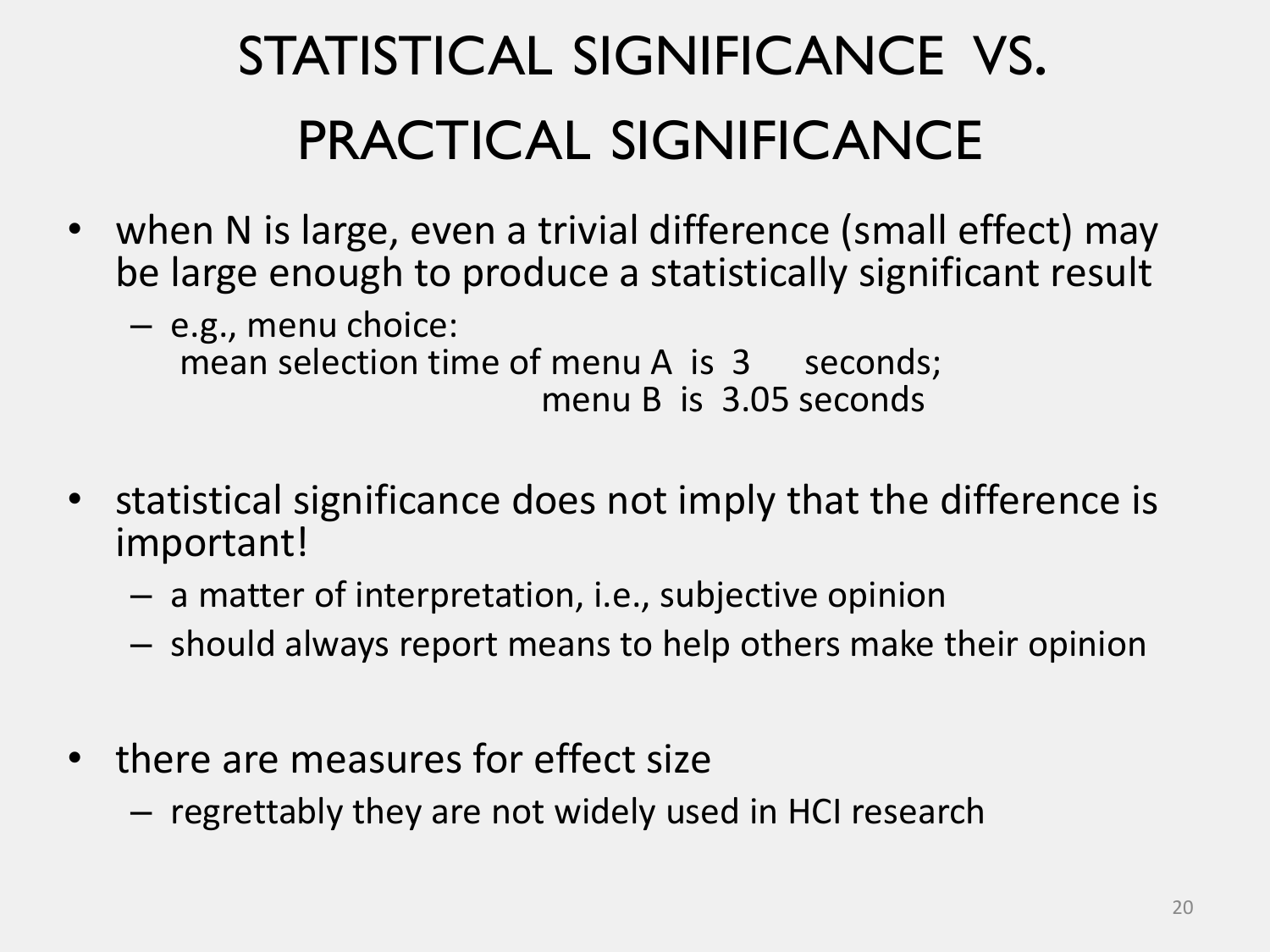## SINGLE FACTOR ANALYSIS OF VARIANCE

- compare means between two or more factor levels within a single factor
- e.g.:
	- dependent variable: typing speed (time)
	- independent variable (factor): keyboard
	- between subject design

| Qwerty                          | Alphabetic                         | Dvorak                             |  |
|---------------------------------|------------------------------------|------------------------------------|--|
| S1: 25 secs<br>S2: 29<br>S20:33 | S21: 40 secs<br>S22: 55<br>S40: 33 | S51: 17 secs<br>S52: 45<br>S60: 23 |  |
|                                 |                                    |                                    |  |

also called a one-way ANOVA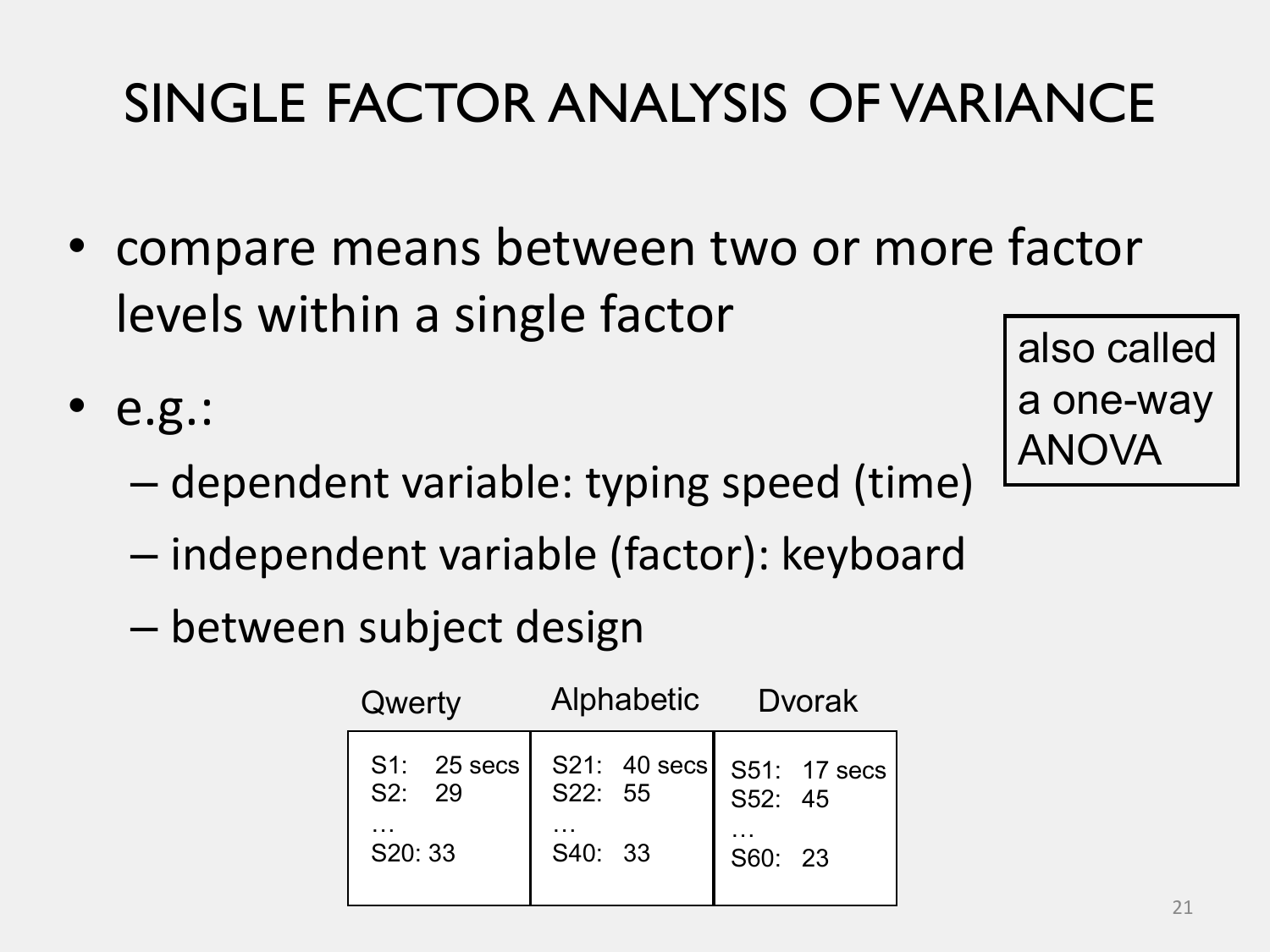## ANOVA TERMINOLOGY

- factorial design
	- cross combination of levels of one factor with levels of another
	- e.g., keyboard type (3) x expertise (2)

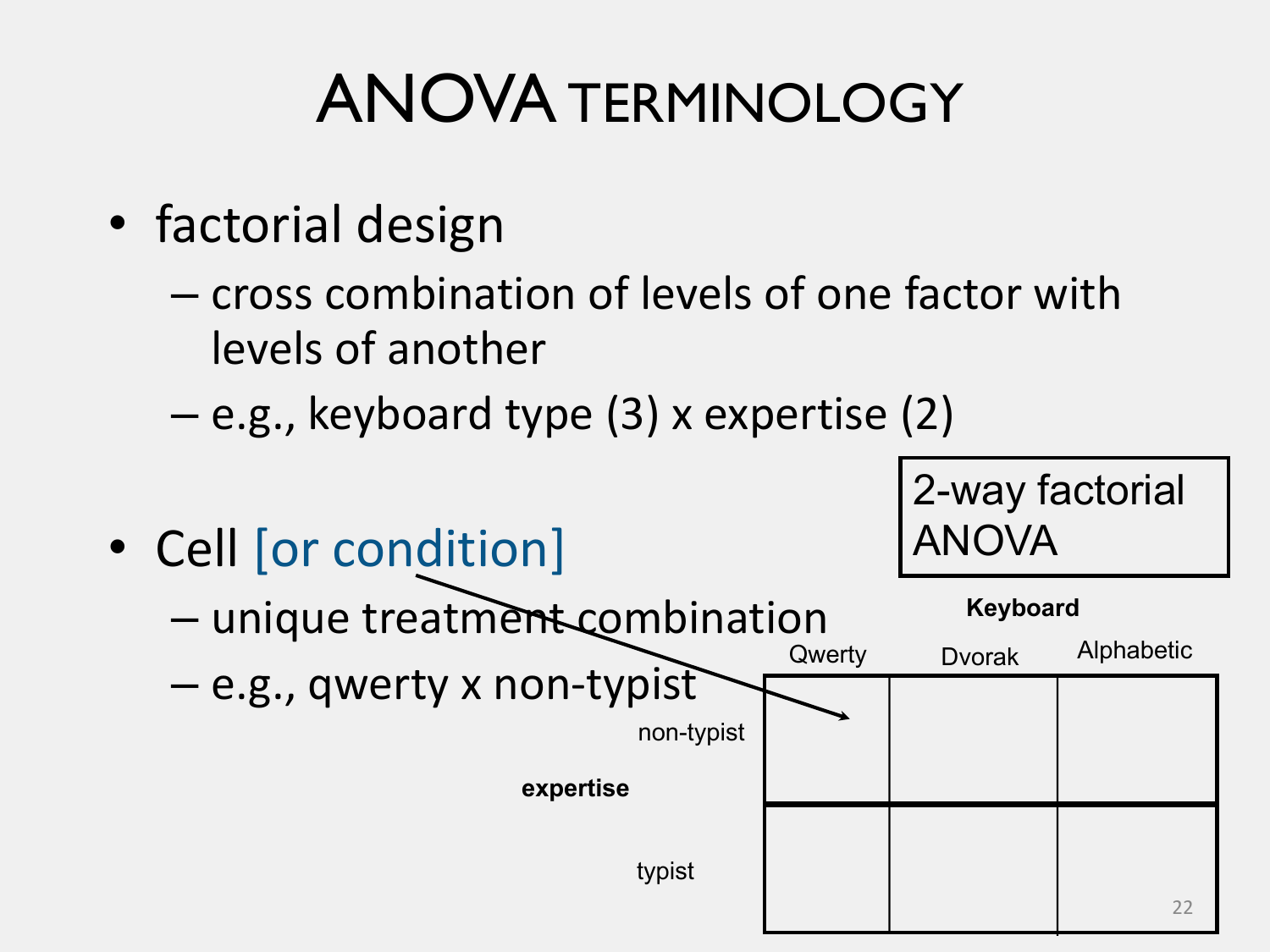## ANOVA TERMINOLOGY

- mixed factor [split-plot]
	- contains both between and within subject combinations

|                         |         | neypoard       |            |  |  |
|-------------------------|---------|----------------|------------|--|--|
|                         | Qwerty  | <b>D</b> vorak | Alphabetic |  |  |
| non-typist<br>expertise | $S1-20$ | $S1-20$        | $S1-20$    |  |  |
| typist                  | S21-40  | $S21-40$       | S21-40     |  |  |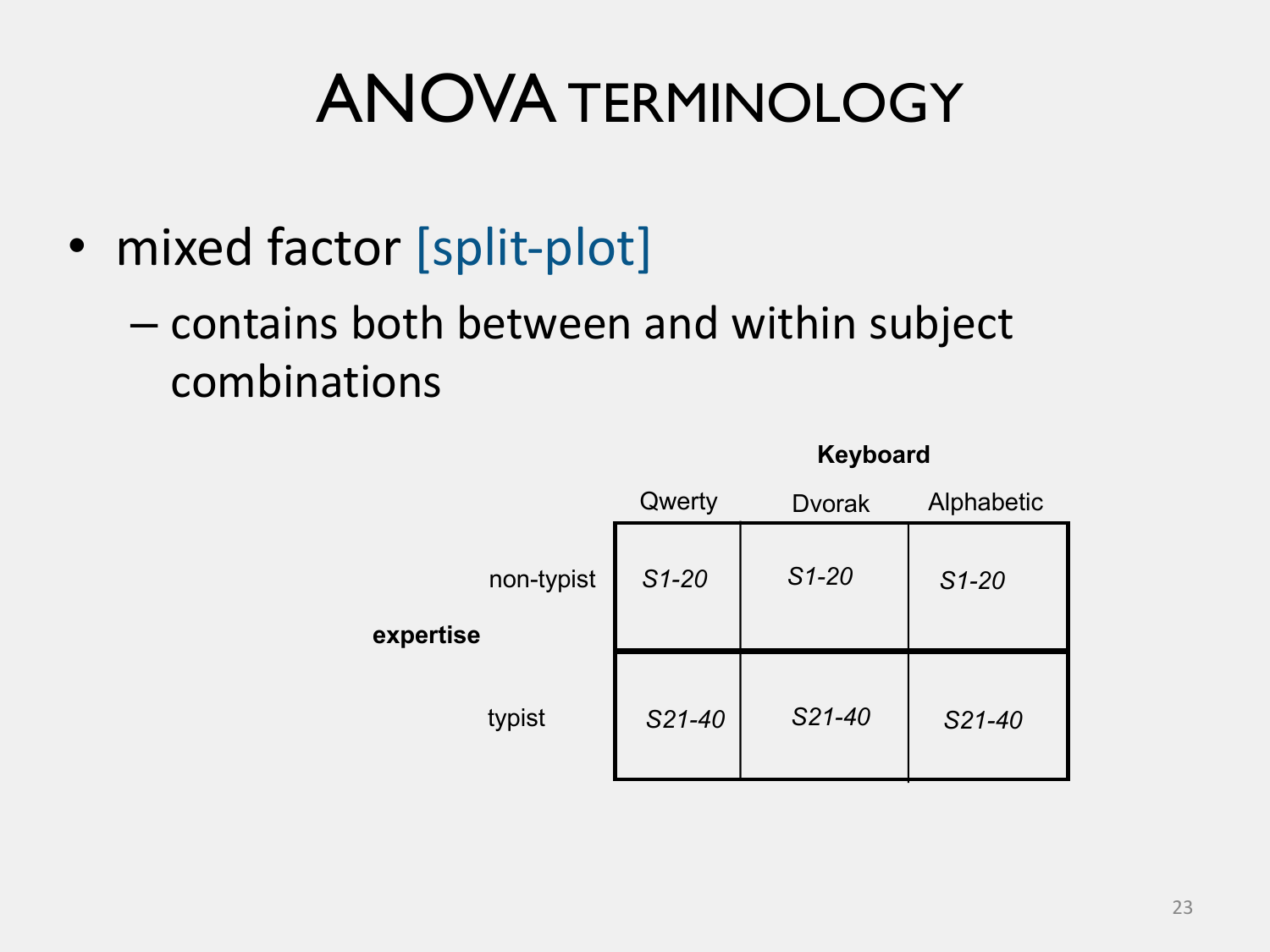## ANOVA

- compares the relationships between many factors
- provides more informed results
	- considers the interactions between factors
	- e.g.,
		- typists type faster on Dvorak, than on alphabetic and Qwerty
		- non-typists are fastest on alphabetic

|           |            | Qwerty  | <b>Dvorak</b> | Alphabetic |
|-----------|------------|---------|---------------|------------|
| expertise | non-typist | $S1-20$ | $S1-20$       | $S1 - 20$  |
|           | typist     | S21-40  | S21-40        | S21-40     |